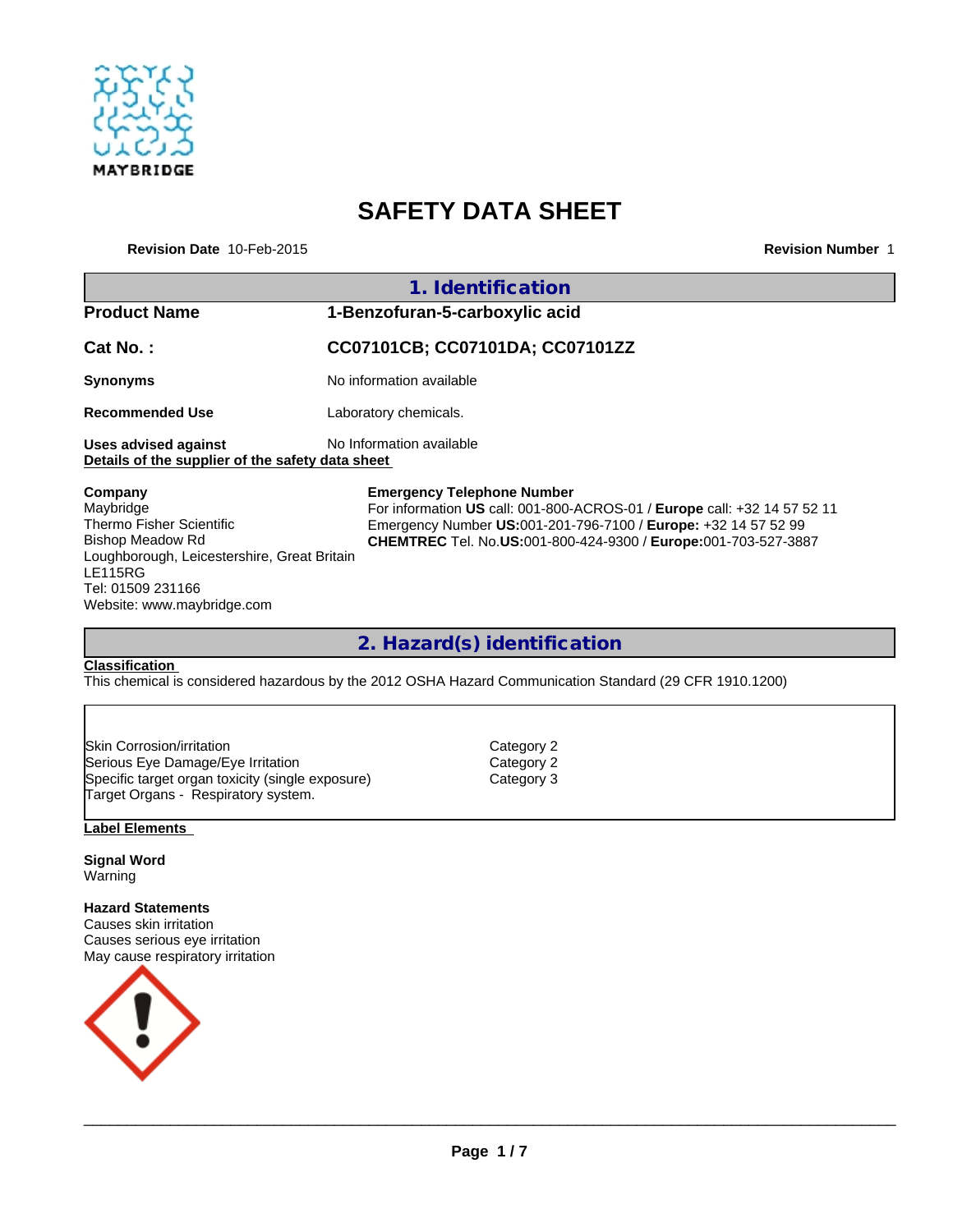#### **Precautionary Statements**

#### **Prevention**

Wash face, hands and any exposed skin thoroughly after handling

Wear protective gloves/protective clothing/eye protection/face protection

Avoid breathing dust/fume/gas/mist/vapors/spray

Use only outdoors or in a well-ventilated area

#### **Inhalation**

IF INHALED: Remove victim to fresh air and keep at rest in a position comfortable for breathing

Call a POISON CENTER or doctor/physician if you feel unwell

#### **Skin**

IF ON SKIN: Wash with plenty of soap and water

If skin irritation occurs: Get medical advice/attention

Take off contaminated clothing and wash before reuse

#### **Eyes**

IF IN EYES: Rinse cautiously with water for several minutes. Remove contact lenses, if present and easy to do. Continue rinsing If eye irritation persists: Get medical advice/attention

 $\_$  ,  $\_$  ,  $\_$  ,  $\_$  ,  $\_$  ,  $\_$  ,  $\_$  ,  $\_$  ,  $\_$  ,  $\_$  ,  $\_$  ,  $\_$  ,  $\_$  ,  $\_$  ,  $\_$  ,  $\_$  ,  $\_$  ,  $\_$  ,  $\_$  ,  $\_$  ,  $\_$  ,  $\_$  ,  $\_$  ,  $\_$  ,  $\_$  ,  $\_$  ,  $\_$  ,  $\_$  ,  $\_$  ,  $\_$  ,  $\_$  ,  $\_$  ,  $\_$  ,  $\_$  ,  $\_$  ,  $\_$  ,  $\_$  ,

#### **Storage**

Store in a well-ventilated place. Keep container tightly closed

Store locked up

#### **Disposal**

Dispose of contents/container to an approved waste disposal plant

**Hazards not otherwise classified (HNOC)** 

None identified

## **3. Composition / information on ingredients**

| <b>Component</b><br>1-Benzofuran-5-carboxylic acid<br>90721-27-0<br>4. First-aid measures<br>Rinse immediately with plenty of water, also under the eyelids, for at least 15 minutes.<br>Obtain medical attention.<br>Wash off immediately with soap and plenty of water while removing all contaminated<br>clothes and shoes. Obtain medical attention.<br>Remove from exposure, lie down. Move to fresh air. If breathing is difficult, give oxygen. If<br>not breathing, give artificial respiration. Obtain medical attention.<br>Clean mouth with water. Get medical attention.<br>No information available.<br>Treat symptomatically<br>5. Fire-fighting measures |                                                                              | 95 |  |  |  |
|-------------------------------------------------------------------------------------------------------------------------------------------------------------------------------------------------------------------------------------------------------------------------------------------------------------------------------------------------------------------------------------------------------------------------------------------------------------------------------------------------------------------------------------------------------------------------------------------------------------------------------------------------------------------------|------------------------------------------------------------------------------|----|--|--|--|
| <b>Eye Contact</b>                                                                                                                                                                                                                                                                                                                                                                                                                                                                                                                                                                                                                                                      |                                                                              |    |  |  |  |
|                                                                                                                                                                                                                                                                                                                                                                                                                                                                                                                                                                                                                                                                         |                                                                              |    |  |  |  |
| <b>Skin Contact</b>                                                                                                                                                                                                                                                                                                                                                                                                                                                                                                                                                                                                                                                     |                                                                              |    |  |  |  |
| <b>Inhalation</b><br>Ingestion<br><b>Most important symptoms/effects</b><br><b>Notes to Physician</b>                                                                                                                                                                                                                                                                                                                                                                                                                                                                                                                                                                   |                                                                              |    |  |  |  |
|                                                                                                                                                                                                                                                                                                                                                                                                                                                                                                                                                                                                                                                                         |                                                                              |    |  |  |  |
|                                                                                                                                                                                                                                                                                                                                                                                                                                                                                                                                                                                                                                                                         |                                                                              |    |  |  |  |
|                                                                                                                                                                                                                                                                                                                                                                                                                                                                                                                                                                                                                                                                         |                                                                              |    |  |  |  |
|                                                                                                                                                                                                                                                                                                                                                                                                                                                                                                                                                                                                                                                                         |                                                                              |    |  |  |  |
| <b>Suitable Extinguishing Media</b>                                                                                                                                                                                                                                                                                                                                                                                                                                                                                                                                                                                                                                     | Water spray. Carbon dioxide (CO <sub>2</sub> ). Dry chemical. chemical foam. |    |  |  |  |
| <b>Unsuitable Extinguishing Media</b><br>No information available                                                                                                                                                                                                                                                                                                                                                                                                                                                                                                                                                                                                       |                                                                              |    |  |  |  |
| <b>Flash Point</b><br>No information available<br>Method -<br>No information available                                                                                                                                                                                                                                                                                                                                                                                                                                                                                                                                                                                  |                                                                              |    |  |  |  |
| No information available<br><b>Autoignition Temperature</b><br><b>Explosion Limits</b>                                                                                                                                                                                                                                                                                                                                                                                                                                                                                                                                                                                  |                                                                              |    |  |  |  |
| No data available<br><b>Upper</b>                                                                                                                                                                                                                                                                                                                                                                                                                                                                                                                                                                                                                                       |                                                                              |    |  |  |  |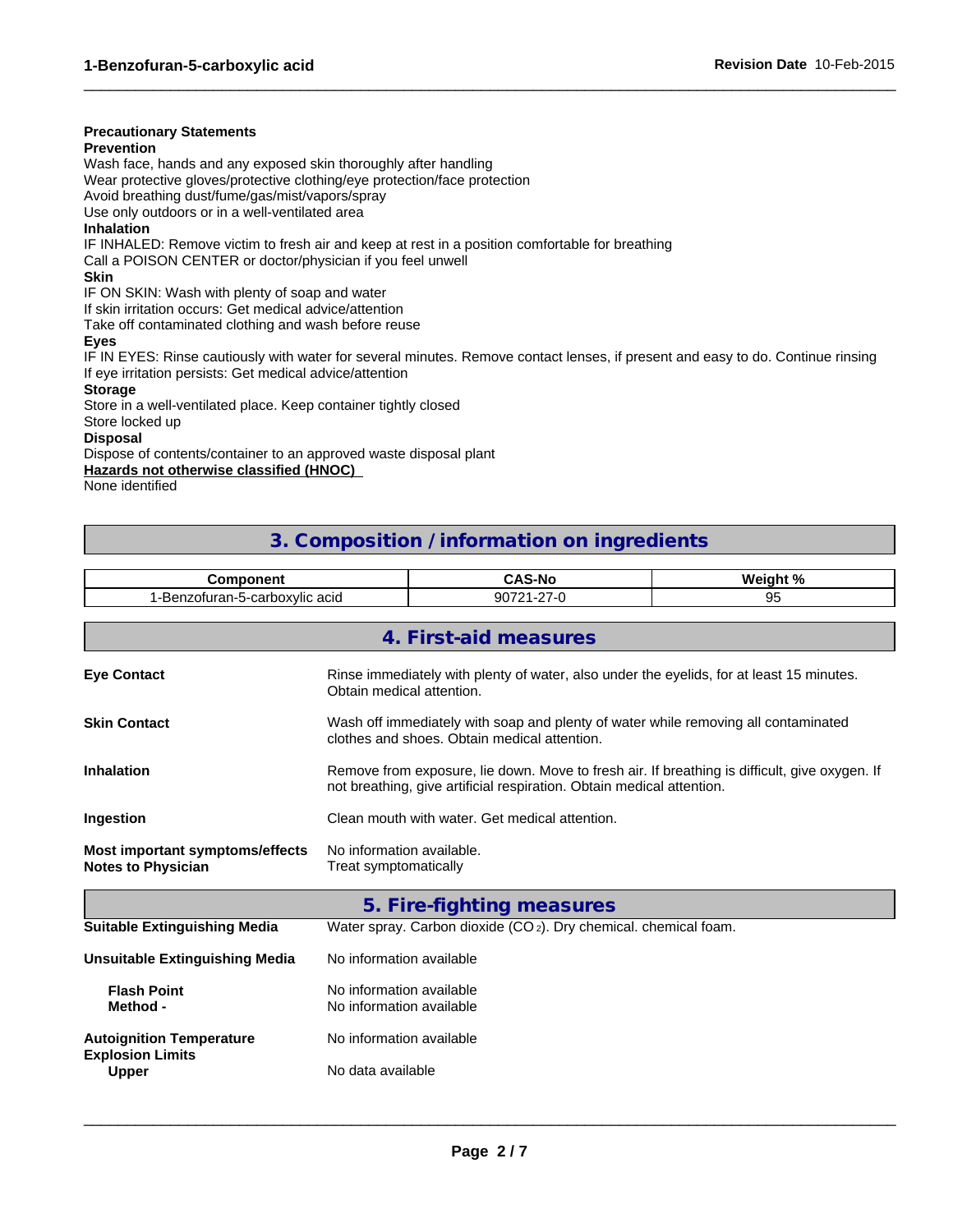| Lower                                                            | No data available |
|------------------------------------------------------------------|-------------------|
| <b>Sensitivity to Mechanical Impact No information available</b> |                   |
| <b>Sensitivity to Static Discharge</b> No information available  |                   |

#### **Specific Hazards Arising from the Chemical**

Keep product and empty container away from heat and sources of ignition.

#### **Hazardous Combustion Products**

Carbon monoxide (CO) Carbon dioxide (CO2)

#### **Protective Equipment and Precautions for Firefighters**

As in any fire, wear self-contained breathing apparatus pressure-demand, MSHA/NIOSH (approved or equivalent) and full protective gear.

 $\_$  ,  $\_$  ,  $\_$  ,  $\_$  ,  $\_$  ,  $\_$  ,  $\_$  ,  $\_$  ,  $\_$  ,  $\_$  ,  $\_$  ,  $\_$  ,  $\_$  ,  $\_$  ,  $\_$  ,  $\_$  ,  $\_$  ,  $\_$  ,  $\_$  ,  $\_$  ,  $\_$  ,  $\_$  ,  $\_$  ,  $\_$  ,  $\_$  ,  $\_$  ,  $\_$  ,  $\_$  ,  $\_$  ,  $\_$  ,  $\_$  ,  $\_$  ,  $\_$  ,  $\_$  ,  $\_$  ,  $\_$  ,  $\_$  ,

| <b>Health</b>                                                   | Flammability                                          | <b>Instability</b>                                              | <b>Physical hazards</b><br>N/A |
|-----------------------------------------------------------------|-------------------------------------------------------|-----------------------------------------------------------------|--------------------------------|
|                                                                 | 6. Accidental release measures                        |                                                                 |                                |
| <b>Personal Precautions</b><br><b>Environmental Precautions</b> | See Section 12 for additional ecological information. | Ensure adequate ventilation. Use personal protective equipment. |                                |

**Methods for Containment and Clean** Sweep up or vacuum up spillage and collect in suitable container for disposal. **Up**

|                                      | 7. Handling and storage                                                                                                                                                                                                                                 |  |  |  |
|--------------------------------------|---------------------------------------------------------------------------------------------------------------------------------------------------------------------------------------------------------------------------------------------------------|--|--|--|
| <b>Handling</b>                      | Avoid contact with skin and eyes. Do not breathe dust. Do not breathe vapors or spray mist.                                                                                                                                                             |  |  |  |
| <b>Storage</b>                       | Keep in a dry, cool and well-ventilated place. Keep container tightly closed.                                                                                                                                                                           |  |  |  |
|                                      | 8. Exposure controls / personal protection                                                                                                                                                                                                              |  |  |  |
| <b>Exposure Guidelines</b>           | This product does not contain any hazardous materials with occupational exposure limits<br>established by the region specific regulatory bodies.                                                                                                        |  |  |  |
| <b>Engineering Measures</b>          | Ensure adequate ventilation, especially in confined areas. Ensure that eyewash stations<br>and safety showers are close to the workstation location.                                                                                                    |  |  |  |
| <b>Personal Protective Equipment</b> |                                                                                                                                                                                                                                                         |  |  |  |
| <b>Eye/face Protection</b>           | Wear appropriate protective eyeglasses or chemical safety goggles as described by<br>OSHA's eye and face protection regulations in 29 CFR 1910.133 or European Standard<br>EN166.                                                                       |  |  |  |
| Skin and body protection             | Wear appropriate protective gloves and clothing to prevent skin exposure.                                                                                                                                                                               |  |  |  |
| <b>Respiratory Protection</b>        | Follow the OSHA respirator regulations found in 29 CFR 1910.134 or European Standard<br>EN 149. Use a NIOSH/MSHA or European Standard EN 149 approved respirator if<br>exposure limits are exceeded or if irritation or other symptoms are experienced. |  |  |  |
| <b>Hygiene Measures</b>              | Handle in accordance with good industrial hygiene and safety practice.                                                                                                                                                                                  |  |  |  |
|                                      | 9. Physical and chemical properties                                                                                                                                                                                                                     |  |  |  |
| <b>Dhuginal Cinta</b>                | <b>Calid</b>                                                                                                                                                                                                                                            |  |  |  |

|                       | 7. FIIYSICAI AHU CHEHICAI DIUDEI LIES |
|-----------------------|---------------------------------------|
| <b>Physical State</b> | Solid                                 |
| Appearance            | Off-white                             |
| Odor                  | No information available              |
| <b>Odor Threshold</b> | No information available              |
| рH                    | No information available              |
|                       |                                       |

 $\_$  ,  $\_$  ,  $\_$  ,  $\_$  ,  $\_$  ,  $\_$  ,  $\_$  ,  $\_$  ,  $\_$  ,  $\_$  ,  $\_$  ,  $\_$  ,  $\_$  ,  $\_$  ,  $\_$  ,  $\_$  ,  $\_$  ,  $\_$  ,  $\_$  ,  $\_$  ,  $\_$  ,  $\_$  ,  $\_$  ,  $\_$  ,  $\_$  ,  $\_$  ,  $\_$  ,  $\_$  ,  $\_$  ,  $\_$  ,  $\_$  ,  $\_$  ,  $\_$  ,  $\_$  ,  $\_$  ,  $\_$  ,  $\_$  ,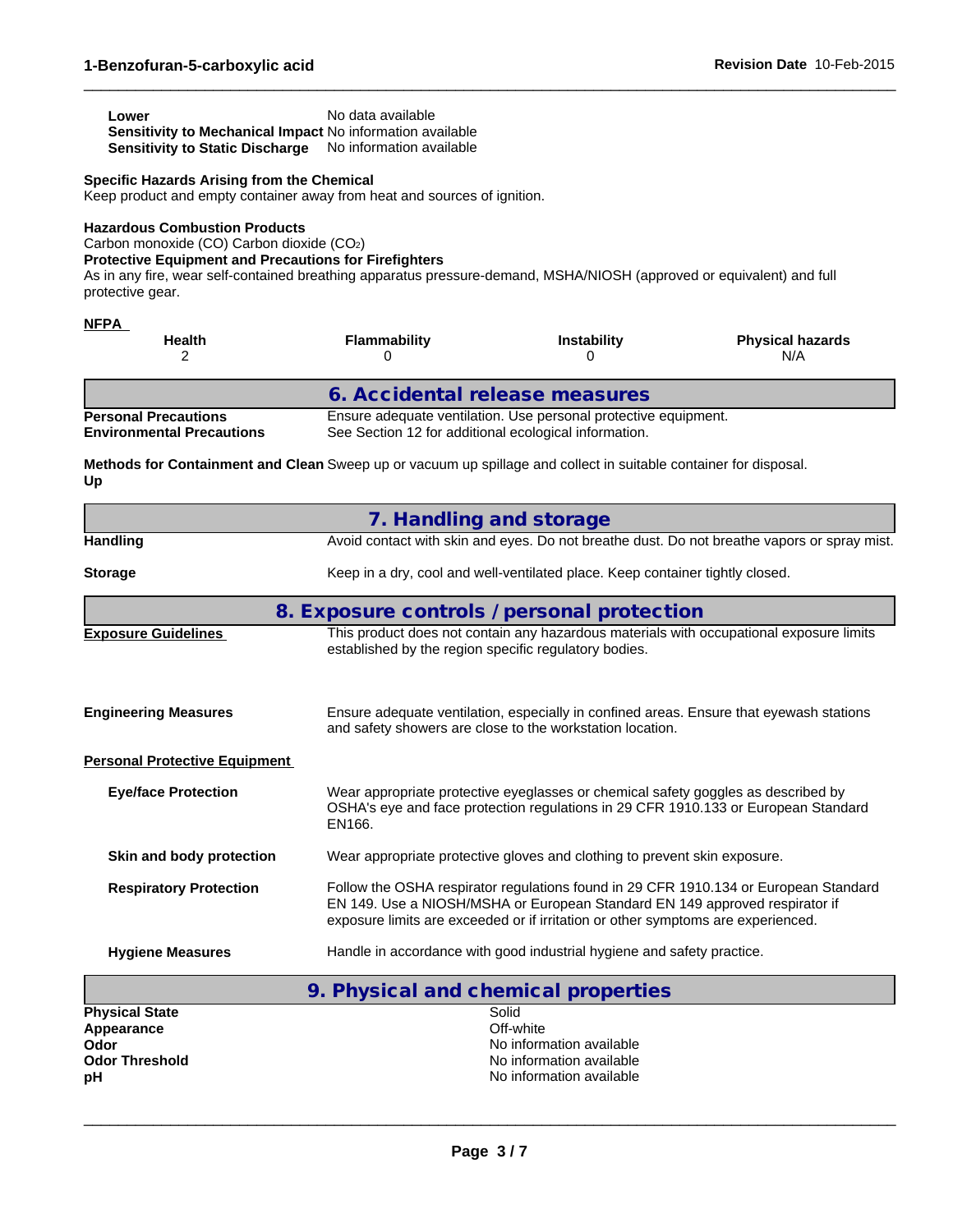| <b>Melting Point/Range</b>              | 189 - 190 °C / 372.2 - 374 °F |
|-----------------------------------------|-------------------------------|
| <b>Boiling Point/Range</b>              | No information available      |
| Flash Point                             | No information available      |
| <b>Evaporation Rate</b>                 | No information available      |
| Flammability (solid,gas)                | No information available      |
| <b>Flammability or explosive limits</b> |                               |
| <b>Upper</b>                            | No data available             |
| Lower                                   | No data available             |
| Vapor Pressure                          | No information available      |
| <b>Vapor Density</b>                    | No information available      |
| <b>Relative Density</b>                 | No information available      |
| Solubilitv                              | No information available      |
| Partition coefficient; n-octanol/water  | No data available             |
| <b>Autoignition Temperature</b>         | No information available      |
| <b>Decomposition Temperature</b>        | No information available      |
| Viscosity                               | No information available      |
| Molecular Formula                       | C9 H6 O3                      |
| Molecular Weight                        | 162.14                        |
|                                         |                               |

## **10. Stability and reactivity**

 $\_$  ,  $\_$  ,  $\_$  ,  $\_$  ,  $\_$  ,  $\_$  ,  $\_$  ,  $\_$  ,  $\_$  ,  $\_$  ,  $\_$  ,  $\_$  ,  $\_$  ,  $\_$  ,  $\_$  ,  $\_$  ,  $\_$  ,  $\_$  ,  $\_$  ,  $\_$  ,  $\_$  ,  $\_$  ,  $\_$  ,  $\_$  ,  $\_$  ,  $\_$  ,  $\_$  ,  $\_$  ,  $\_$  ,  $\_$  ,  $\_$  ,  $\_$  ,  $\_$  ,  $\_$  ,  $\_$  ,  $\_$  ,  $\_$  ,

| <b>Reactive Hazard</b>          | None known, based on information available                                  |
|---------------------------------|-----------------------------------------------------------------------------|
| <b>Stability</b>                | Stable under normal conditions.                                             |
| <b>Conditions to Avoid</b>      | Incompatible products.                                                      |
| <b>Incompatible Materials</b>   | Strong oxidizing agents                                                     |
|                                 | Hazardous Decomposition Products Carbon monoxide (CO), Carbon dioxide (CO2) |
| <b>Hazardous Polymerization</b> | No information available.                                                   |
| <b>Hazardous Reactions</b>      | None under normal processing.                                               |

## **11. Toxicological information**

#### **Acute Toxicity**

| <b>Product Information</b>                                         | No acute toxicity information is available for this product                                |
|--------------------------------------------------------------------|--------------------------------------------------------------------------------------------|
| <b>Component Information</b><br><b>Toxicologically Synergistic</b> | No information available                                                                   |
| <b>Products</b>                                                    | Delayed and immediate effects as well as chronic effects from short and long-term exposure |
|                                                                    |                                                                                            |
| <b>Irritation</b>                                                  | No information available                                                                   |
| <b>Sensitization</b>                                               | No information available                                                                   |

**Carcinogenicity** The table below indicates whether each agency has listed any ingredient as a carcinogen.

| Component                         | <b>CAS-No</b> | <b>IARC</b>               | <b>NTP</b> | <b>ACGIH</b> | <b>OSHA</b> | <b>Mexico</b> |
|-----------------------------------|---------------|---------------------------|------------|--------------|-------------|---------------|
| -Benzofuran-5-carbox<br>ylic acid | 90721-27-0    | Not listed                | Not listed | Not listed   | Not listed  | Not listed    |
| <b>Mutagenic Effects</b>          |               | No information available  |            |              |             |               |
| <b>Reproductive Effects</b>       |               | No information available. |            |              |             |               |
| <b>Developmental Effects</b>      |               | No information available. |            |              |             |               |
| <b>Teratogenicity</b>             |               | No information available. |            |              |             |               |
|                                   |               |                           |            |              |             |               |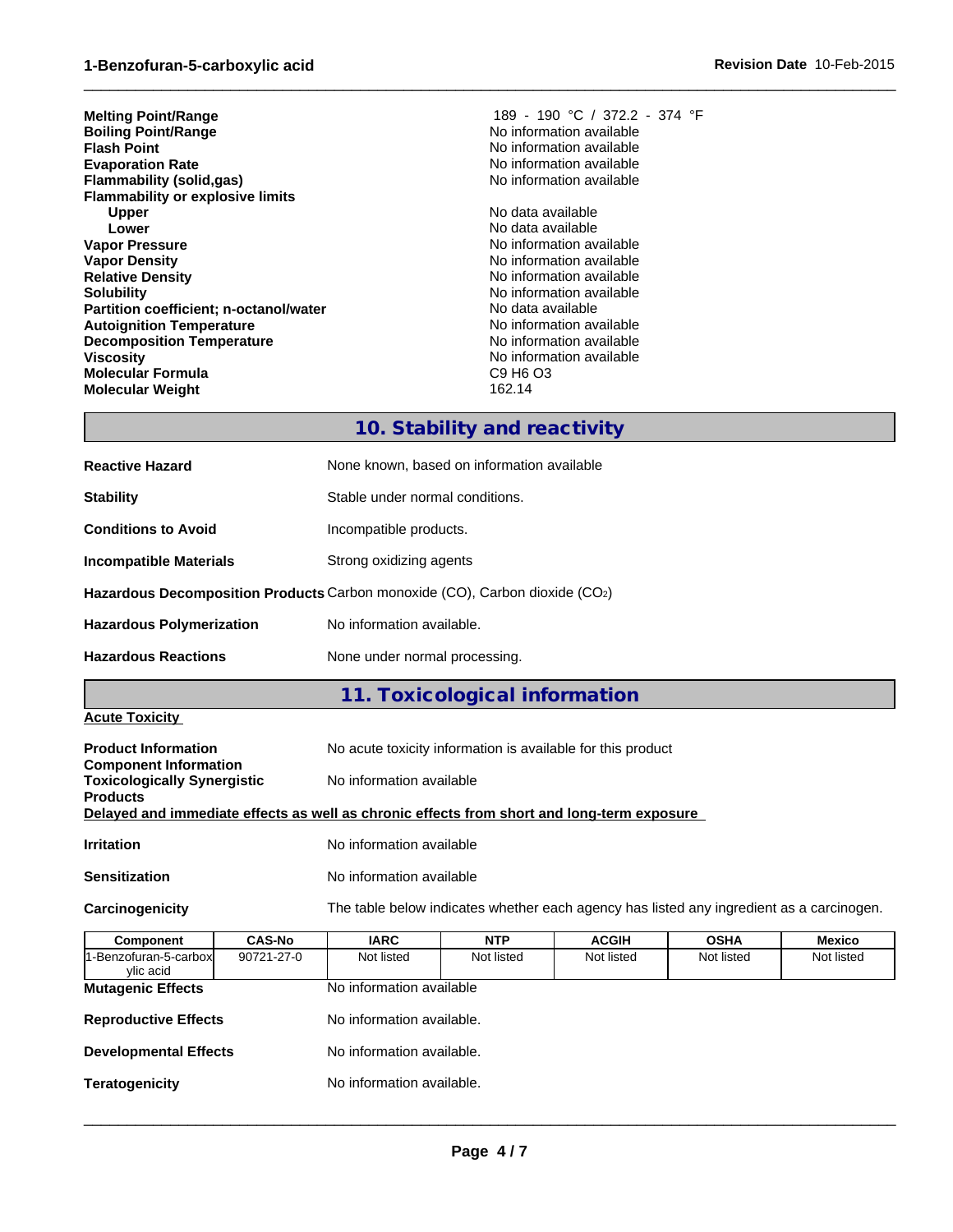| <b>STOT - single exposure</b><br><b>STOT - repeated exposure</b>       | Respiratory system<br>None known                               |
|------------------------------------------------------------------------|----------------------------------------------------------------|
| <b>Aspiration hazard</b>                                               | No information available                                       |
| Symptoms / effects, both acute and No information available<br>delayed |                                                                |
| <b>Endocrine Disruptor Information</b>                                 | No information available                                       |
| <b>Other Adverse Effects</b>                                           | The toxicological properties have not been fully investigated. |

### **12. Ecological information**

**Ecotoxicity** 

Do not empty into drains.

| <b>Persistence and Degradability</b> | No information available  |
|--------------------------------------|---------------------------|
| <b>Bioaccumulation/Accumulation</b>  | No information available. |
|                                      |                           |

**Mobility** No information available.

#### **13. Disposal considerations**

**Waste Disposal Methods** Chemical waste generators must determine whether a discarded chemical is classified as a hazardous waste. Chemical waste generators must also consult local, regional, and national hazardous waste regulations to ensure complete and accurate classification.

 $\_$  ,  $\_$  ,  $\_$  ,  $\_$  ,  $\_$  ,  $\_$  ,  $\_$  ,  $\_$  ,  $\_$  ,  $\_$  ,  $\_$  ,  $\_$  ,  $\_$  ,  $\_$  ,  $\_$  ,  $\_$  ,  $\_$  ,  $\_$  ,  $\_$  ,  $\_$  ,  $\_$  ,  $\_$  ,  $\_$  ,  $\_$  ,  $\_$  ,  $\_$  ,  $\_$  ,  $\_$  ,  $\_$  ,  $\_$  ,  $\_$  ,  $\_$  ,  $\_$  ,  $\_$  ,  $\_$  ,  $\_$  ,  $\_$  ,

|                         | 14. Transport information  |
|-------------------------|----------------------------|
| <u>DOT</u>              | Not regulated              |
| $\overline{\text{TDG}}$ | Not regulated              |
| <b>IATA</b>             | Not regulated              |
| <b>IMDG/IMO</b>         | Not regulated              |
|                         | 15. Regulatory information |

#### **International Inventories**

**Legend:**

**X - Listed**

**E - Indicates a substance that is the subject of a Section 5(e) Consent order under TSCA.**

**F - Indicates a substance that is the subject of a Section 5(f) Rule under TSCA.**

**N - Indicates a polymeric substance containing no free-radical initiator in its inventory name but is considered to cover the designated polymer made with any free-radical initiator regardless of the amount used.**

**P - Indicates a commenced PMN substance**

**R - Indicates a substance that is the subject of a Section 6 risk management rule under TSCA.**

**S - Indicates a substance that is identified in a proposed or final Significant New Use Rule**

**T - Indicates a substance that is the subject of a Section 4 test rule under TSCA.**

**XU - Indicates a substance exempt from reporting under the Inventory Update Rule, i.e. Partial Updating of the TSCA Inventory Data Base Production and Site Reports (40 CFR 710(B).**

**Y1 - Indicates an exempt polymer that has a number-average molecular weight of 1,000 or greater.**

**Y2 - Indicates an exempt polymer that is a polyester and is made only from reactants included in a specified list of low concern reactants that comprises one of the eligibility criteria for the exemption rule.**

| <b>U.S. Federal Regulations</b>                                                                     |                  |
|-----------------------------------------------------------------------------------------------------|------------------|
| <b>TSCA 12(b)</b>                                                                                   | Not applicable   |
| <b>SARA 313</b>                                                                                     | Not applicable   |
| SARA 311/312 Hazardous Categorization<br><b>Acute Health Hazard</b><br><b>Chronic Health Hazard</b> | Yes<br><b>No</b> |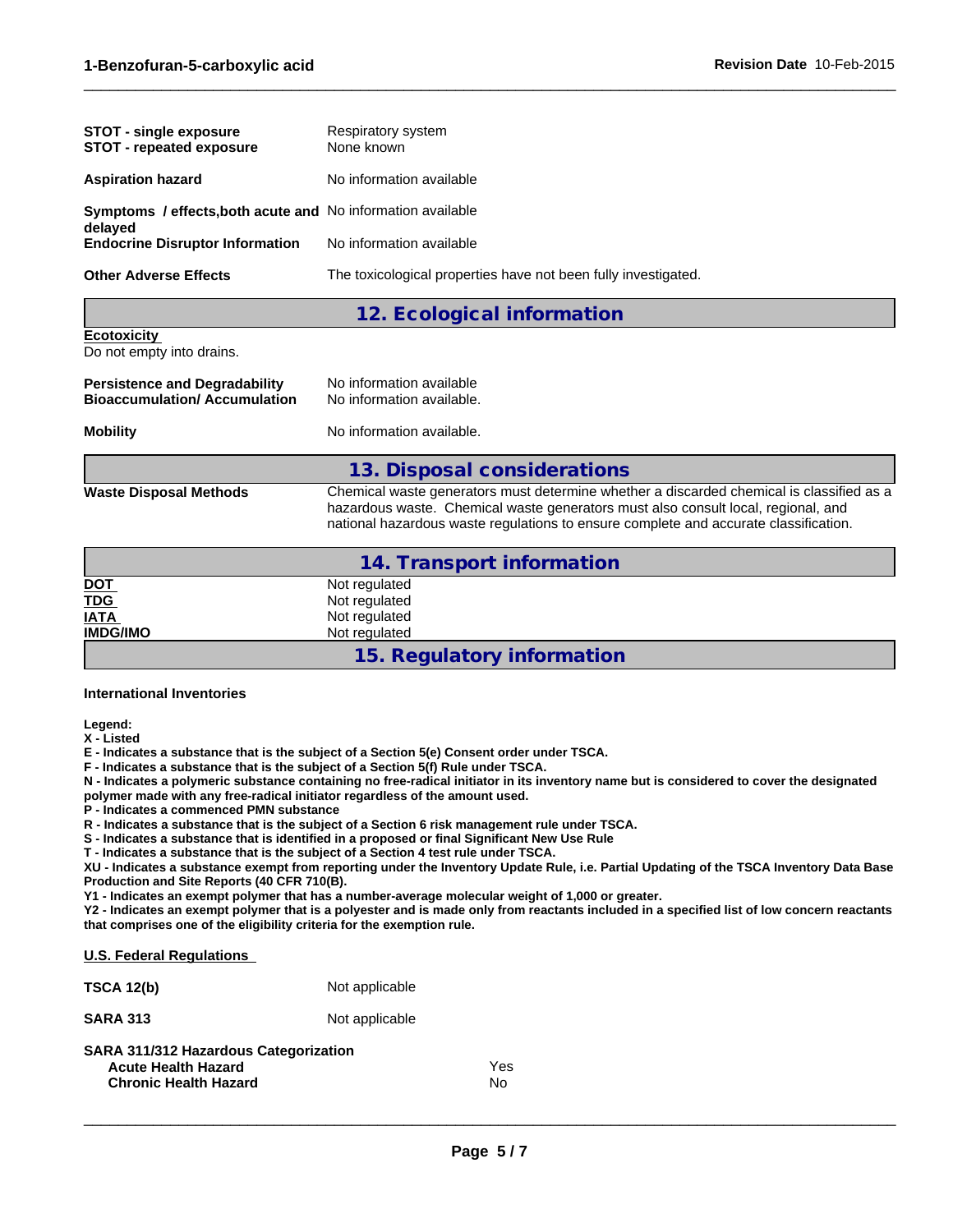| <b>Fire Hazard</b><br><b>Sudden Release of Pressure Hazard</b><br><b>Reactive Hazard</b>        | No<br>No<br>No                                                                                                           |
|-------------------------------------------------------------------------------------------------|--------------------------------------------------------------------------------------------------------------------------|
| <b>Clean Water Act</b>                                                                          | Not applicable                                                                                                           |
| <b>Clean Air Act</b>                                                                            | Not applicable                                                                                                           |
| <b>OSHA</b> Occupational Safety and Health Administration<br>Not applicable                     |                                                                                                                          |
| <b>CERCLA</b><br>Not applicable                                                                 |                                                                                                                          |
| <b>California Proposition 65</b>                                                                | This product does not contain any Proposition 65 chemicals                                                               |
| <b>State Right-to-Know</b>                                                                      | Not applicable                                                                                                           |
| <b>U.S. Department of Transportation</b>                                                        |                                                                                                                          |
| Reportable Quantity (RQ):<br><b>DOT Marine Pollutant</b><br><b>DOT Severe Marine Pollutant</b>  | N<br>N<br>N                                                                                                              |
| <b>U.S. Department of Homeland Security</b><br>This product does not contain any DHS chemicals. |                                                                                                                          |
| <b>Other International Regulations</b>                                                          |                                                                                                                          |
| <b>Mexico - Grade</b>                                                                           | No information available                                                                                                 |
| Canada<br>the MSDS contains all the information required by the CPR                             | This product has been classified in accordance with the hazard criteria of the Controlled Products Regulations (CPR) and |
| <b>WHMIS Hazard Class</b>                                                                       | D2B Toxic materials                                                                                                      |
|                                                                                                 |                                                                                                                          |
|                                                                                                 | 16. Other information                                                                                                    |
| <b>Prepared By</b>                                                                              | <b>Regulatory Affairs</b><br>Thermo Fisher Scientific<br>Email: EMSDS.RA@thermofisher.com                                |
| <b>Revision Date</b><br><b>Print Date</b>                                                       | 10-Feb-2015<br>10-Feb-2015                                                                                               |
| <b>Revision Summary</b>                                                                         | This document has been updated to comply with the US OSHA HazCom 2012 Standard                                           |

**Disclaimer**

**The information provided on this Safety Data Sheet is correct to the best of our knowledge, information and belief at the date of its publication. The information given is designed only as a guide for safe handling, use, processing, storage, transportation, disposal and release and is not to be considered as a warranty or quality specification. The information relates only to the specific material designated and may not be valid for such material used in combination with any other material or in any process, unless specified in the text.**

 $\_$  ,  $\_$  ,  $\_$  ,  $\_$  ,  $\_$  ,  $\_$  ,  $\_$  ,  $\_$  ,  $\_$  ,  $\_$  ,  $\_$  ,  $\_$  ,  $\_$  ,  $\_$  ,  $\_$  ,  $\_$  ,  $\_$  ,  $\_$  ,  $\_$  ,  $\_$  ,  $\_$  ,  $\_$  ,  $\_$  ,  $\_$  ,  $\_$  ,  $\_$  ,  $\_$  ,  $\_$  ,  $\_$  ,  $\_$  ,  $\_$  ,  $\_$  ,  $\_$  ,  $\_$  ,  $\_$  ,  $\_$  ,  $\_$  ,

replacing the current legislation under 29 CFR 1910.1200 to align with the Globally

Harmonized System of Classification and Labeling of Chemicals (GHS)